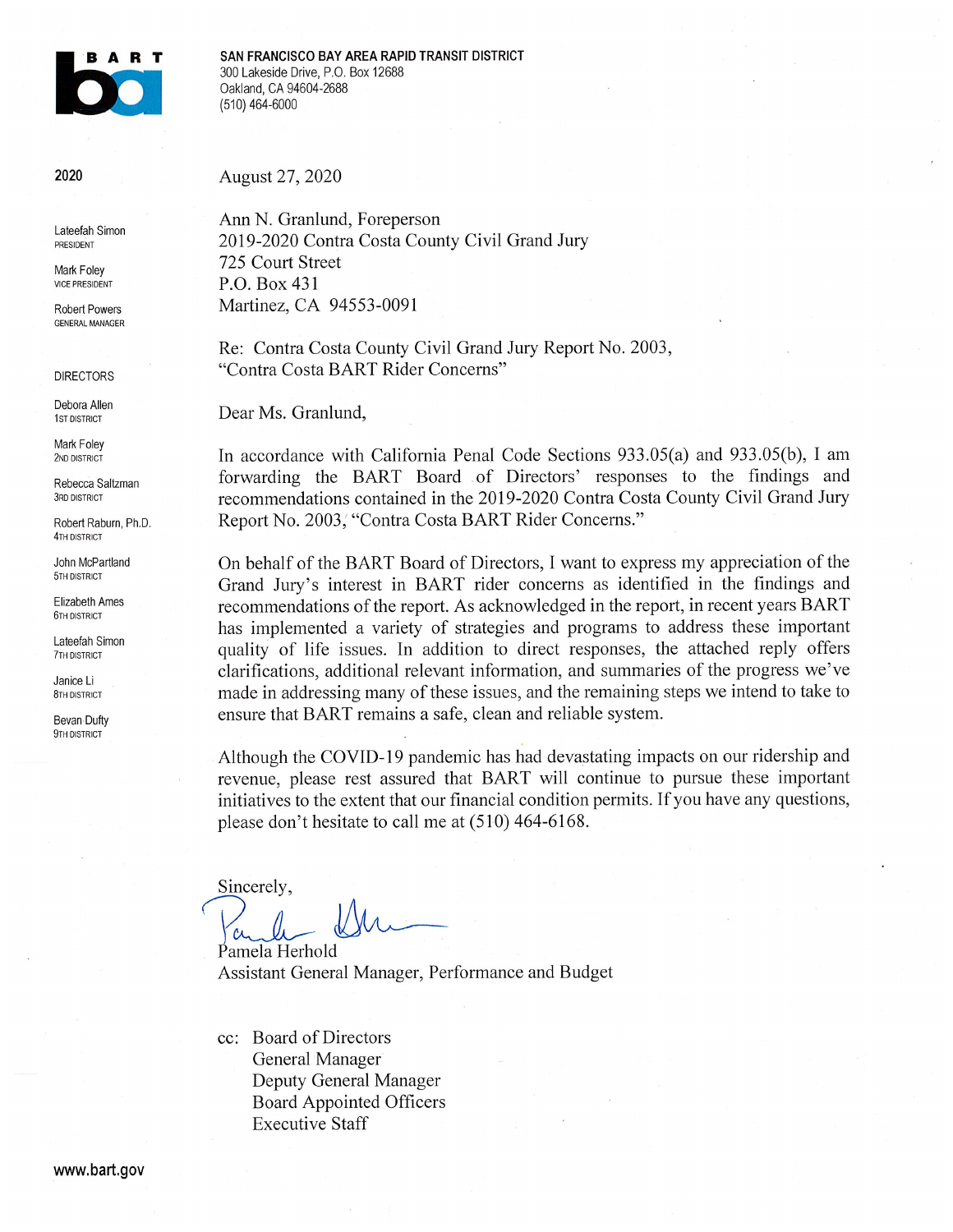# **Attachment A – Responses to 2019-2020 Contra Costa County Grand Jury Report No 2003, "Contra Costa BART Rider Concerns"**

### **FINDINGS**

# **Finding 1:**

# **Customer Satisfaction Surveys reveal that Contra Costa County riders are increasingly dissatisfied with safety, cleanliness, and fare evasion on the BART system.**

# RESPONSE: *Agree with clarification*

*NOTE: Our assumption is that "safety" as referenced in this Report refers to personal security in the BART system and not the safety of the trains themselves.*

BART's Customer Satisfaction Surveys are noted as the source document for several conclusions and findings contained in the Report. For this reason, we offer the following comments on the data and /or its interpretation:

- 1. On page 5, the report states that satisfaction decreased to a low of 54% in 2018. This figure is 56%.
- 2. For the attributes rated on the questionnaire, a  $1 7$  scale is used, and only numbers 1 and 7 are anchored, with "Poor" and "Excellent," respectively. The references to  $4$  = Neutral,  $2$  = Very Dissatisfied, and  $3$  = Somewhat Dissatisfied are not in the BART Customer Satisfaction Survey.
- 3. The average ratings used in Table 2 on page 6 are not consistent with BART data. It appears that they are based on unweighted data, and missing responses were not excluded, resulting in the average scores being lower than they are. However, these attributes did experience declines between 2016 and 2018, so that is not disputed.
- 4. Page 7, figure 2. "Cleanliness" in chart should read "Train Interior Cleanliness."
- 5. Page 9, Cleanliness, last sentence should read: County scores were lower than non-county scores for cleanliness attributes related to train, but not for all cleanliness attributes.
- 6. On page 10, the score for Addressing Homelessness among County riders was 2.74, not 2.57. It is correct that it was the lowest rated attribute among County riders.

# **Finding 2:**

#### **BART is actively addressing safety and cleanliness.**

#### RESPONSE: *Agree*

BART appreciates the Grand Jury's recognition of our considerable efforts over the last several years in focusing on safety, cleanliness and other quality of life issues. Since Fiscal Year 2014, BART has invested an additional \$60+ million on ongoing and new programs to address safety and security, fare evasion, homelessness, and enhanced cleanliness. These efforts have occurred in tandem with an accelerated capital rehabilitation program and an unprecedented growth in ridership during the FY14-FY20 time period.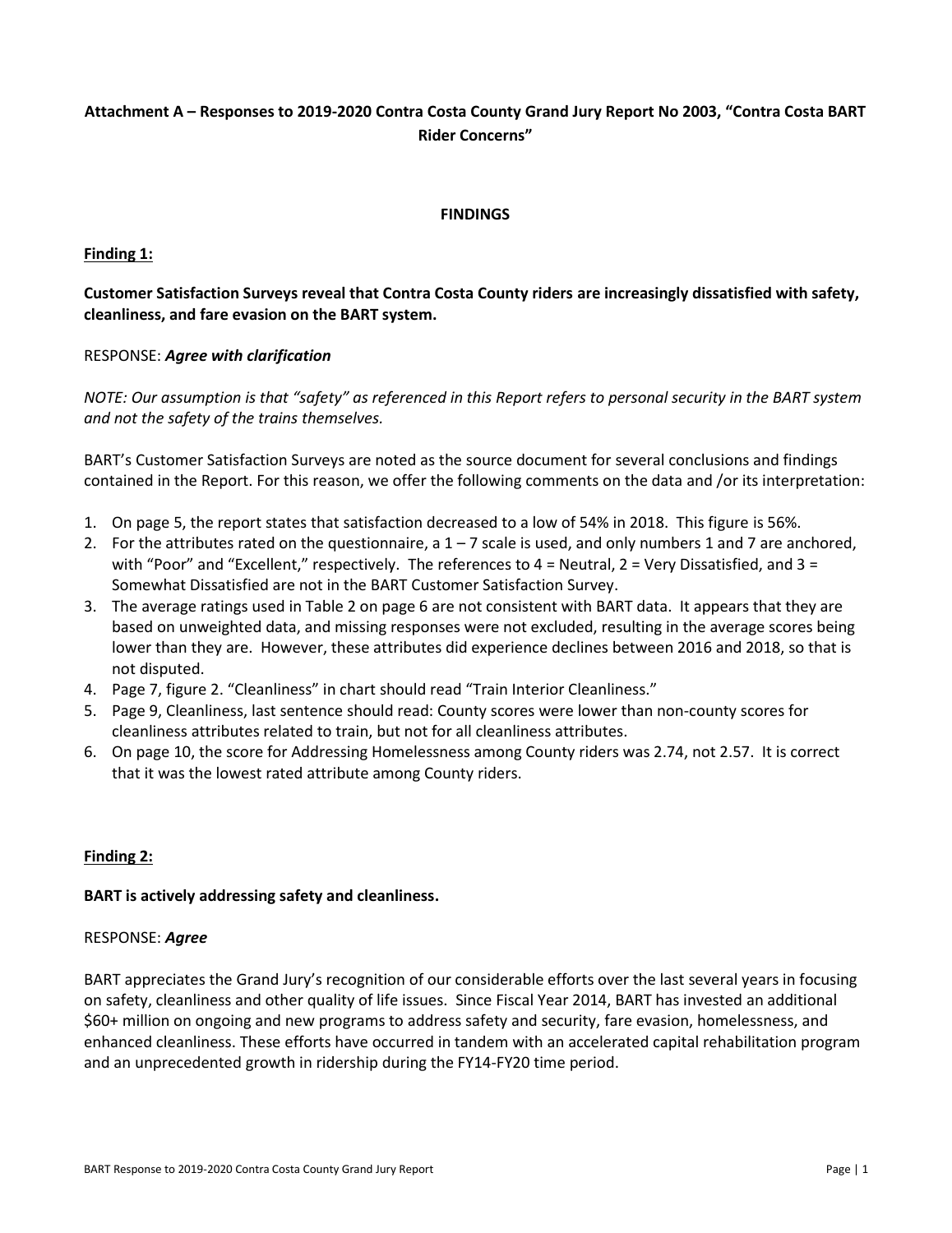# **Finding 3:**

### **BART has no published strategic plan beyond 2020.**

### RESPONSE: *Agree with clarification*

Prior to the COVID-19 pandemic, BART intended to update the Strategic Plan in FY21. However, prioritization of other immediate needs has moved to the forefront in the face of this unprecedented public health and financial challenge. BART continues to follow the 2015 Strategic Plan Framework vision, mission, goals and objectives. While the strategies are associated with FY16-FY20, they will remain in place for FY21 and/or until the time that BART updates the Strategic Plan.

### **Finding 4:**

### **Fare inspectors alone are not effective in deterring fare evasion.**

### RESPONSE**:** *Agree*

As the finding suggests, fare evasion is a complex problem which does not lend itself to a one-dimensional enforcement solution. Due to a variety of factors affecting BART, including the size and scope of the system, relatively open design, changing social environment, and restrictions on enforcement, we have implemented a multifaceted strategy involving deployment of both human and physical capital to reduce fare evasion. Over the last several fiscal years, we've added funding for community service officers, dedicated fare inspectors, and additional police officers, as well as the commitment of substantial capital funds directly to station hardening and incorporation of hardening design and equipment into our ongoing station modification program. Modifications and additions include raised railings, alarmed swing gates, fare gate pressure increase, enclosure of platform elevators to paid areas, additional security cameras, and electronic service gates. As will be discussed in the related Recommendation, BART is also in the process of design and funding of new fare gates, which will have fare evasion mitigation features as a principal design and deployment objective.

Contact with fare evaders occurs in several different ways. Police Officers take enforcement action for fare evasion that occurs at the fare gates. Officer must witness a subject entering or exiting the paid area without paying, and then the officer can take enforcement action for the criminal infraction violation of fare evasion. On average we typically have about 26 police officers assigned to patrol stations during revenue hours. Each officer is responsible for 2 to 3 stations; we are unable to have an officer at every array of fare gates to prevent fare evasion. Officers do provide a vital role in deterrence and enforcement. Although our nonsworn Fare Inspectors lack the general authority of a Police Officer, they do have the ability to ask everyone within the paid area of the system to show proof of payment. Prior to the ordinance, fare evaders were only concerned with getting caught upon entry or exit, but now they may be stopped anywhere along their ride to show proof of payment. Reducing fare evasion will require Police Officers, Fare Inspectors, and station hardening. Even after station hardening, enforcement by Police Officers and Fare Inspectors will continue to be necessary.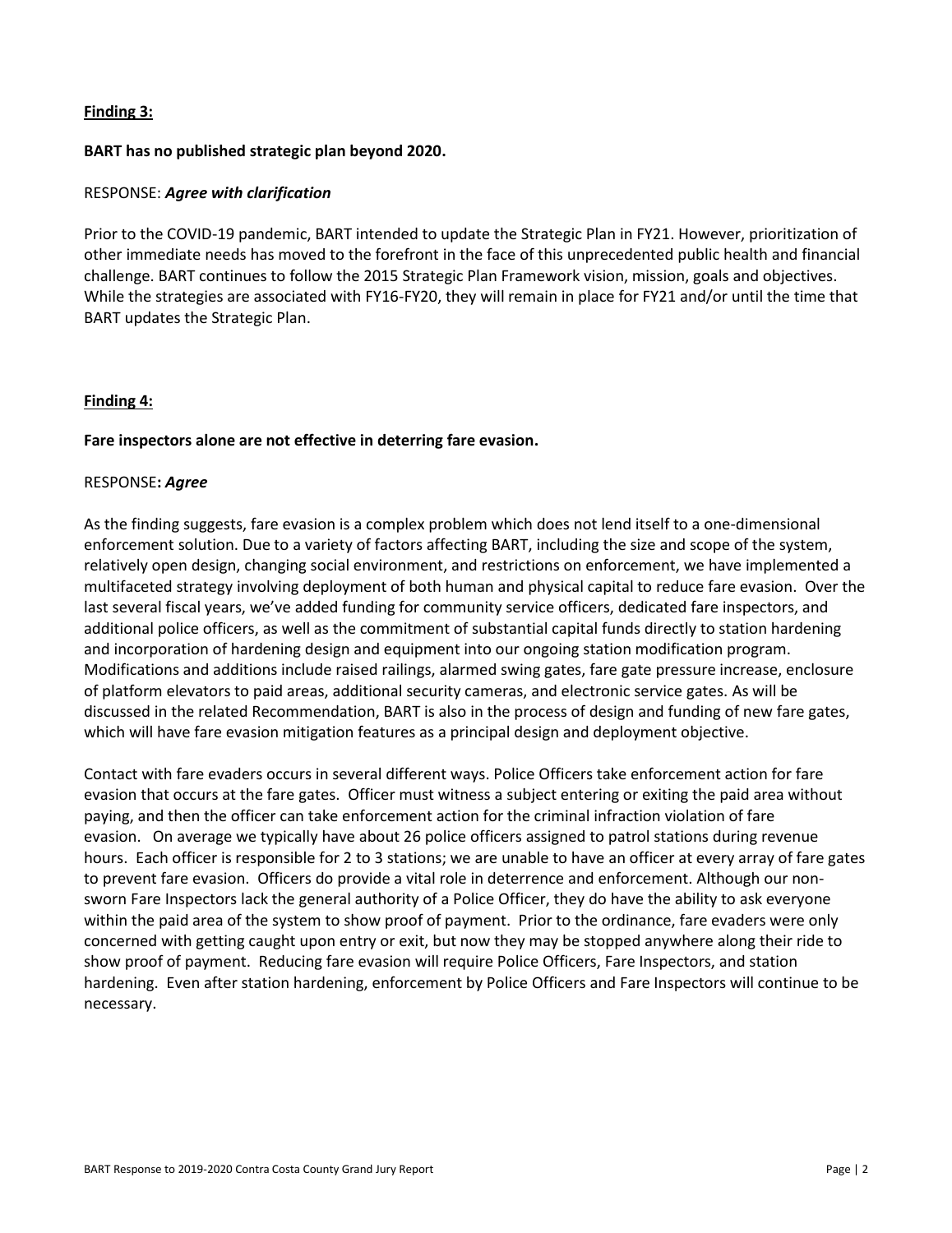# **Finding 5:**

# **BART has not allocated the funds to complete the fare gate modification program.**

### RESPONSE: *Disagree partially*

As explained in BART's response to Recommendation No. 2, the faregate modification program was always envisioned as a regional responsibility mirroring the strategy used to fund the first generation faregate replacement program years ago. BART typically works with the county-level transportation authorities to partner in funding regional projects, but these funding packages rely on county-level funding opportunities. As one example, in March 2020, Contra Costa voters failed to pass a sales tax measure that included \$120M in funding for a "Cleaner, Safer BART" category that could have been used as the Contra Costa share to improve fare gate reliability and reduce fare evasion. Despite this setback, BART is fully engaged with Contra Costa and other regional partners and funding agencies to secure this funding to complete the plan and meet the expected implementation schedule.

BART has directed over \$35M of in-house funding in the program and has also worked diligently to bring program costs down from \$150M in September 2019 to a projected \$90M today. We are presently prototyping the new gates at the Richmond station, with positive results to date.

# **Finding 6:**

# **County riders want more police officers throughout the system- inside and outside the stations, and on trains.**

# RESPONSE: *Agree with clarification*

BART recently commissioned a study by the University of North Texas to analyze and assess BART police staffing levels. The study recommendations included staffing increases and a layered deployment in order to increase officer presence inside and outside the stations and on trains. In response to the study (and with the support of our Board of Directors), additional officers will be deployed on trains and on cover beats. With the first increase of 19 additional officer positions, in January 2020 we created a Train Team of 10 officers, who are dedicated to riding trains throughout the system. As predicted, this first step has been very successful. Our next step is to add a second Train Team, so that we can expand program hours and increase coverage. In addition to Police Officer presence on trains, our uniformed Community Service Officers, Fare Inspectors, and Ambassadors provide visible presence and a deterrence to crime on our trains. The most recent BART customer survey showed an increase in officer presence, and the increase is attributed to all job classifications being highly visible in the stations and on trains.

# **Finding 7:**

**Contra Costa County's revenue contribution to BART is increasing while overall fare collections are decreasing.**

#### RESPONSE: *Agree with clarification*

In the Report, *Table 1 – Fare Collections 2017 to 2019* depicts a methodology of tracking fare collections which differs from BART practice. Our data acquisition system accounts for each entry and exit as a completed trip and assigns revenue to the destination station. Doubling this revenue to determine any jurisdiction's revenue contribution is at best a rough approximation that assumes that all trips are round trips, which is not the case. When allocating trips and associated fare revenue to geographic segments of the system, the correct way to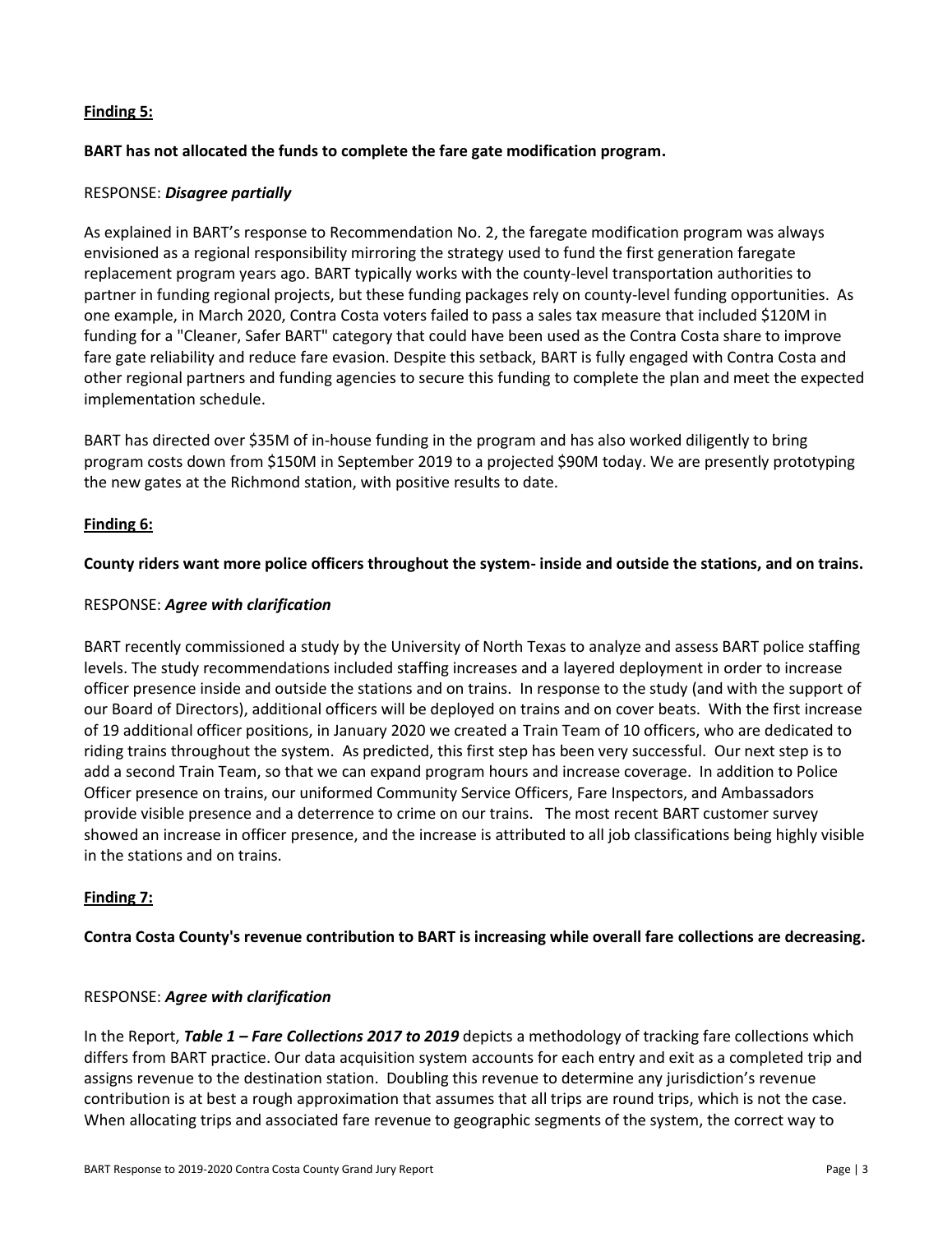allocate the trips is based on exit station location, the point at which the fare is determined. Each trip contains one entry station and exit station; allocating both entries and exits results in a double counting of trips associated with a geographic area.

Overall fare revenue from Contra Costa County did increase by 0.9% from FY17 through FY19. It was during this period in which BART opened the two-station eBART extension, which serves new and existing ridership originating from eastern Contra Costa County and beyond.

# **Finding 8:**

# **There is no evidence that BART has attempted to systematically survey non-riders.**

### RESPONSE: *Disagree*

In 2019, BART conducted two online surveys which included non-riders. One of these used a purchased panel of four-county residents which included both riders and non-riders and focused on opinions and perceptions of BART, and reasons for not riding among non-riders. The base was adults age 18+ in BART's service area. Including both riders and non-riders is preferable to a survey focused on non-riders only, as the data can be weighted to the overall population.

The other survey was via a partnership with the Metropolitan Transportation Commission (MTC). This survey focused on work commuters in the four-county service area and asked about commute mode, reasons for choosing/not choosing BART, and overall satisfaction with BART (among those who ride BART at least once a year).

In addition to quantitative surveys, BART occasionally conducts small group discussions (focus groups) with frequent riders and infrequent riders. The infrequent riders sometimes include those who are riding BART less often than in the past. These discussions allow BART to gain insight into the factors that come into play when residents make transportation decisions.

The reason that these types of surveys haven't been done regularly or more frequently, is primarily due to cost and resources. Surveying existing and former customers is much more time and cost efficient. And while using a purchased online panel to reach non-riders can be done in a cost-effective manner, the quality of the data may be questionable in some instances. When low-cost opportunities arise to gain insight from non-riders, such as in the partnership with MTC described above, BART commits staff resources to this effort. This survey can't be scheduled regularly however, as the primary data collection effort by MTC is not expected to be repeated on a regular basis.

One key question asked of those who are riding less than before, or not at all, is reasons for change in frequency of riding BART. We do acknowledge though that those who have stopped riding altogether may be less likely to complete an online survey from BART.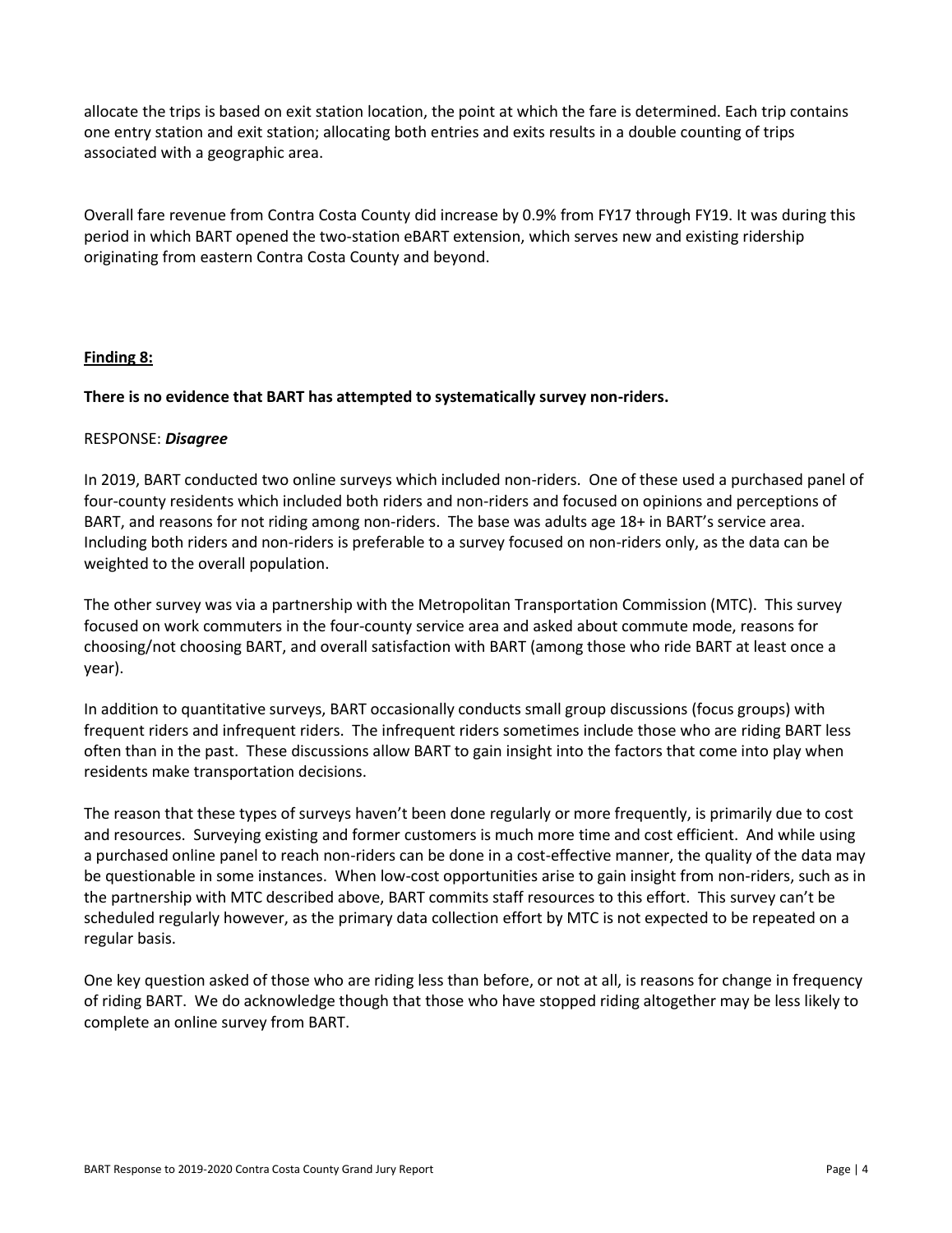#### **RECOMMENDATIONS**

# **Recommendation 1:**

# **The BART Board of Directors should consider publishing an updated strategic plan to address improvements to safety, cleanliness, and fare evasion over the term of the plan by December 31, 2020.**

# RESPONSE:

Given the unprecedented financial uncertainty created as a result of the COVID-19 pandemic, BART is currently assessing whether adequate resources are available for this effort. If adequate resources are identified, BART may initiate an update in Calendar year 2021. BART's existing mission and goals do support focus in these areas which are ongoing priorities for the district. In the interim, the currently adopted Strategic Plan remains in place.

### **Recommendation 2:**

# **The BART Board of Directors should consider continuing to modify or replace fare gates and establish a timeline and funding for implementation by December 31, 2020**

#### RESPONSE:

In the Fall of 2019, the BART Board designated as a priority the replacement of BART fare gates with Next Generation Fare Gates, which would deter fare evasion, improve maintainability and reliability of fare gates and improve passenger throughput. Following this direction, BART initiated a design effort.

On June 11, 2020, the BART team presented to the Board a pneumatic, swing-style fare gate design, which not only accomplished these goals, but also significantly reduced the cost estimate for replacing all fare gates throughout the system from \$150M to \$90M, saving 40%. The presentation also laid out a four-year implementation timeline, procurement/installation options and a preliminary plan for securing the needed funding. The preliminary funding plan proposes that, within the BART District, BART and the BART District counties to split the cost about 50%/50%. Non-BART District counties would be responsible for the full cost of new fare gates within their county. Implementation of the fare gates will be tied to the county funding availability and timing.

BART has identified and will allocate several funding sources to cover its \$35.2M share of the project, including Measure RR bond proceeds, Federal formula funds and BART allocations from operating to capital. BART has also initiated discussions with the three BART District County Congestion Management Agencies (CMAs) – the Contra Costa Transportation Authority (CCTA – \$7.4M share), the Alameda County Transportation Commission (ACTC – \$19.6M) and the San Francisco County Transportation Authority (SFCTA – \$12.5M) – to discuss potential approaches for funding the County shares.

The Santa Clara Valley Transportation Authority (VTA) will be responsible for the Santa Clara County share (\$5M) under the terms of the Operations and Maintenance Agreement between VTA and BART. BART plans to initiate funding discussions with the San Francisco International Airport (SFO) and the San Mateo County Transportation Authority (SMCTA) over the next few months to secure their proportional share of funding.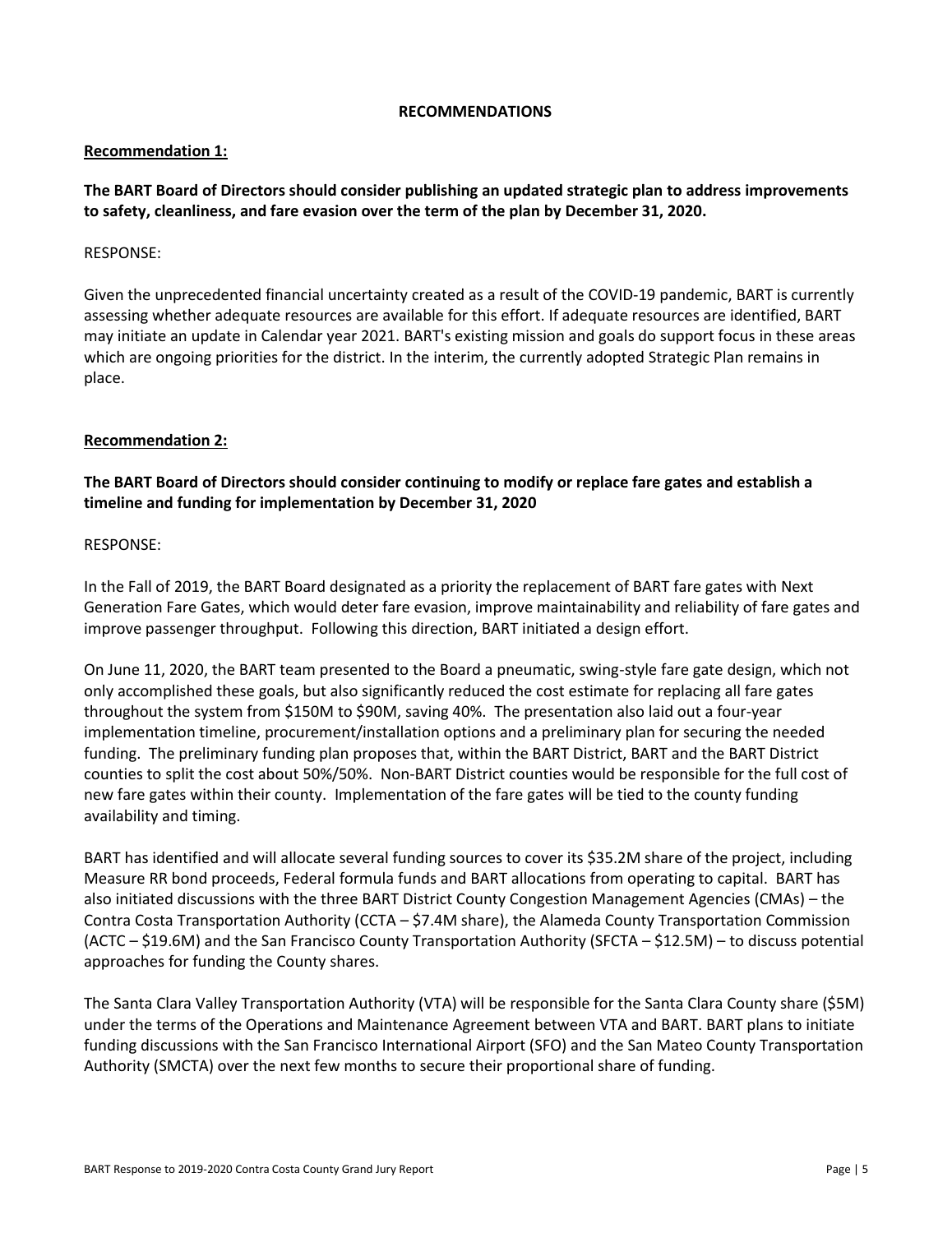### **Recommendation 3:**

**The BART Board of Directors should consider reconfirming its plan to add 19 police officers per year over the next five years, with 66 of them on the trains, by December 31, 2020**

#### RESPONSE:

BART remains committed to increasing police officer staffing but must do so within a financial environment of extreme uncertainty in the wake of COVID-19. In the period FY19-20 through FY20-21, BART has hired 95 police officers, which filled 67 routine vacancies and 28 new positions, and we are currently recruiting and hiring for 16 vacant positions. This rapid hiring pace was made possible by several significant steps undertaken to speed up police officer recruitment and onboarding. BART has successfully negotiated with our police labor association to allow the outsourcing of background investigations for police officer applicants, which has significantly compressed the time necessary to conduct these critical reviews. In addition, our most recent labor agreement provides for an improved compensation package that will make BART more salary competitive and support increased recruitment. BART has also instituted and recently increased a hiring bonus for lateral applicants with prior law enforcement experience, who can be trained and deployed as solo officers more quickly than entry level applicants.

Due to remaining vacancies and our current financial situation, new FY21 additions beyond those described above are being delayed at this time but will be periodically reassessed with our FY21 budget as the full financial impacts of COVID-19 become known.

BART has also taken other measures to respond to passenger safety and security concerns. In FY20 BART also expanded the number of non-sworn Fare Inspectors by four. In addition, the FY21 budget includes 10 new ambassadors to increase presence on trains and promote measurable improvements to the passenger experience.

#### **Recommendation 4:**

# **The BART Board of Directors should consider constructing station booths and staffing the booths with agents at the Pittsburg Center and Antioch eBART stations by December 31, 2021**

#### RESPONSE:

As part of the stations and operations planning and development process leading to the eBART extension, staffed station booths were considered. Ultimately, this option was not selected due to the increased capital cost of adding station booths, operating cost of staffing, and the limited return on what would require significant initial and recurring investments.